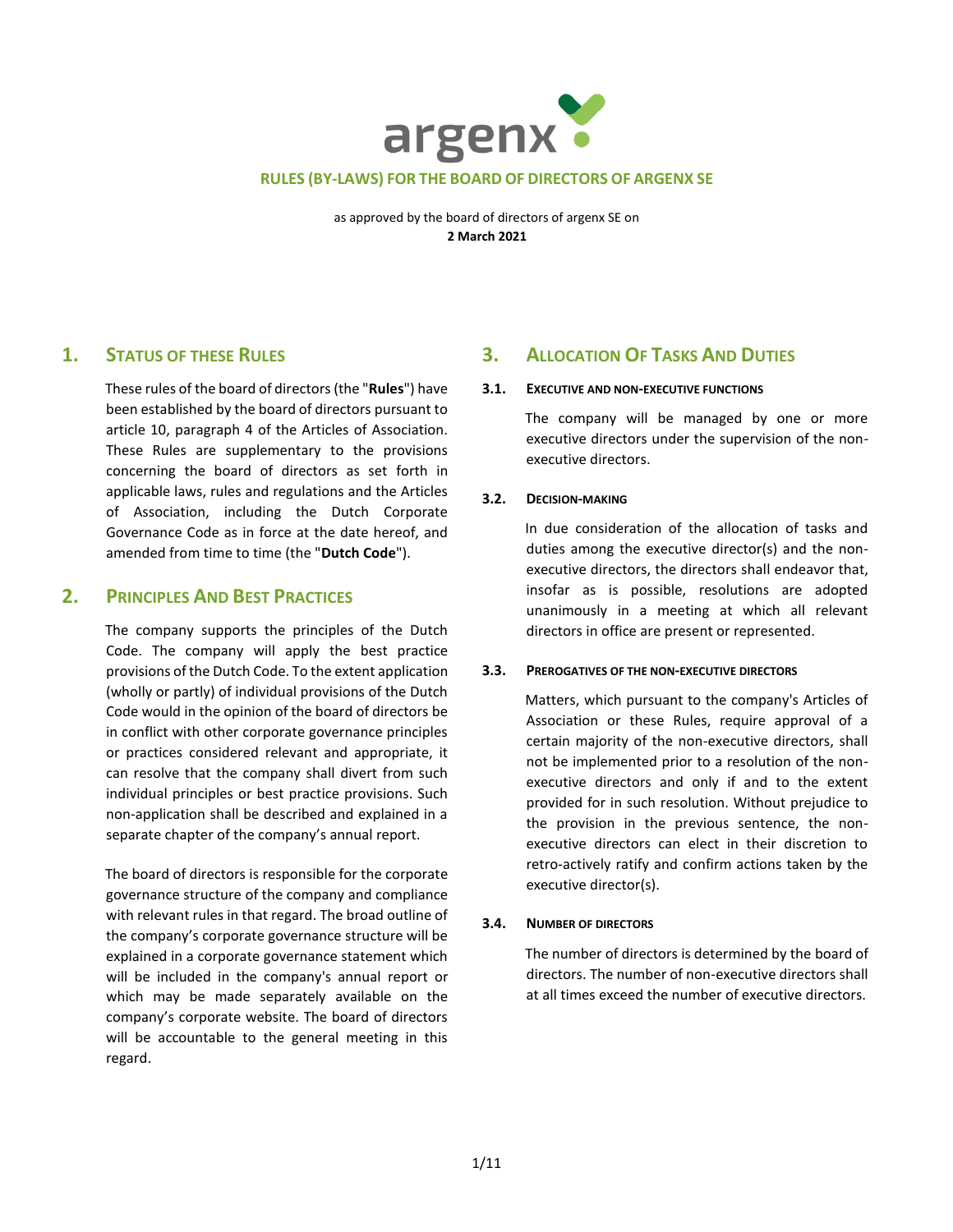

# **4. THE EXECUTIVE DIRECTOR(S)**

#### **4.1. DUTIES AND RESPONSIBILITIES**

The role of the executive director(s) is to manage the company and they are responsible for achieving the company's objectives, strategy and the accompanying risk profile, the performance trend and results and for the corporate social responsibility issues relevant to the business. The executive director(s) is/are accountable for the performance of their role to the non-executive directors and the general meeting. In performing their duties, the executive director(s) shall be guided by the interests of the company and its subsidiaries and all their businesses, taking into consideration the interests of the company's stakeholders. The executive director(s) shall provide the non-executive directors in good time with all information necessary for the exercise of the duties of the non-executive directors.

### **4.2. TITLES**

The board of directors shall designate one of the executive directors as chief executive officer. The board of directors may grant other titles to executive directors.

#### **4.3. APPROVAL MATTERS**

The matters set out in the Schedule to these Rules shall require approval of the majority of the non-executive directors. The non-executive directors may determine that certain other matters shall require approval of a certain majority of the non-executive directors. Such matters shall be clearly specified and notified to the executive director(s) in writing.

# **4.4. COLLECTIVE ROLE**

Individual executive directors may be specifically charged with certain aspects of the management duties, without prejudice to the joint responsibility for the management of the company of the executive directors, or as the case may be, the board of directors as a whole. If there more than one executive director is appointed, the executive directors shall function with shared responsibility, notwithstanding the powers of two jointly acting individual executive

directors to represent the company as per the company's Articles of Association. The executive directors shall remain jointly responsible for the decisions in relation to the management of the company, even if prepared by individual executive directors. An individual executive director may only exercise those powers which the board of directors has expressly granted or delegated to him, and he or she may never exercise powers which extend further than the powers which executive directors as a whole may exercise.

### **4.5. INFORMATION TO THE NON-EXECUTIVE DIRECTORS**

The executive directors shall provide the nonexecutive directors and the chairperson of the board with all information which may be relevant for the functioning of the board of directors.

### **4.6. RELATIONSHIP WITH EXTERNAL AUDITOR**

The executive director(s) and the Audit and Compliance Committee shall annually report to the non-executive directors about their dealings with the external auditor. Attention will thereby be given in particular to their independence and the desirability of rotating the responsible audit partners. These considerations will be taken into account when the board of directors determines its recommendation for the (re-)appointment of the external auditor by the general meeting.

# **4.7. OTHER DIRECTORSHIPS**

An executive director may not be a member of the supervisory board or hold a non-executive position on a one-tier board of more than two large Netherlands companies. Nor may an executive director be the chairperson of the supervisory board or of a one-tier board of a large Netherlands company. The acceptance by an executive director of membership of the supervisory board or of a non-executive position on a one-tier board of a large Netherlands company requires the approval of the non-executive directors. Other important positions held by an executive director shall be notified to the board of directors.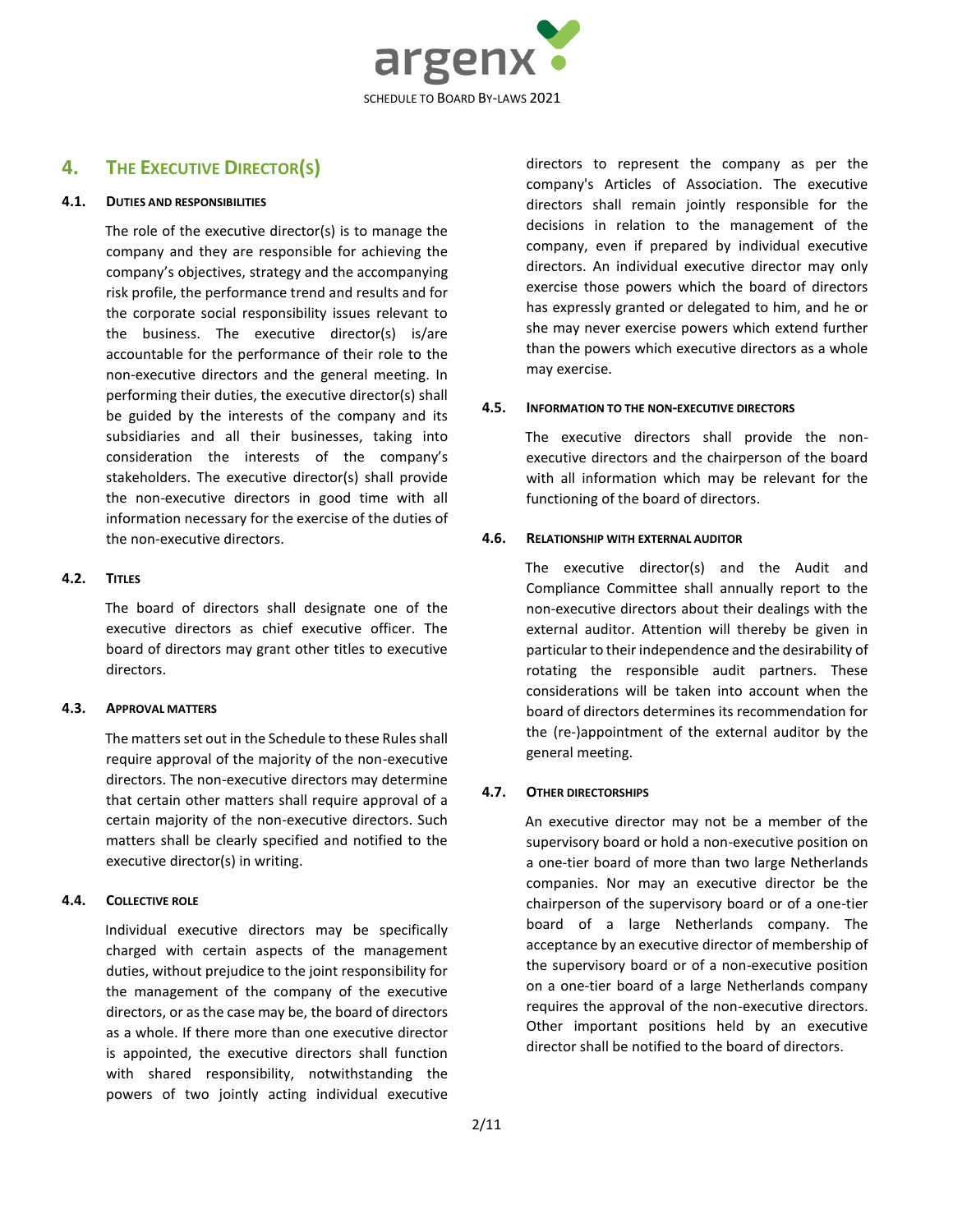

#### **4.8. REMUNERATION**

The remuneration of the executive director(s) shall be determined by the non-executive directors at a recommendation of the Remuneration and Nomination Committee, within the limits of the remuneration policy approved by the general meeting. The executive director(s) shall be given the opportunity to give their individual views on the amount and structure of their own proposed remuneration. The annual report shall contain a remuneration report approved by the non-executive directors in respect of the remuneration of the executive director(s), which shall contain the elements required by the law and the Dutch Code.

# **5. THE NON-EXECUTIVE DIRECTORS**

#### **5.1. DUTIES AND RESPONSIBILITIES**

The role of the non-executive directors is to supervise the management of the executive director(s) and the general course of affairs in the company, its subsidiaries and their businesses, as well as to assist the executive directors by providing advice. In performing their duties, the non-executive directors shall be guided by the interests of the company and its subsidiaries and all their businesses, taking into consideration the interests of the company's stakeholders and the goal of long-term value creation for the company and its stakeholders. The nonexecutive directors are responsible for the quality of their own performance.

#### **5.2. COMMITTEES**

The non-executive directors can delegate their powers to committees formed among its members which shall report on their findings to the board of directors (see below). Committees may be formed as permanent committees or ad-hoc committees. For the permanent board committees, terms of reference shall be determined by the non-executive directors. The constitution of the committees shall be determined by the non-executive directors.

#### **5.3. INFORMATION GATHERING**

The non-executive directors each have their own responsibility for obtaining all information from the executive director(s) and the external auditor which they may require in order to properly perform their role and function and responsibilities. If the nonexecutive directors consider it necessary, they may obtain information from officers and external advisers of the company. The company shall provide the necessary means for this purpose. The non-executive directors may require that relevant officers and external advisers attend their meetings or the meetings of the board of directors.

#### **5.4. COMPOSITION AND INDEPENDENCE**

Non-executive directors shall be appointed and removed by the general meeting with due observance of the provisions of the company's Articles of Association. Appointments shall take into account the profile for the non-executive directors established by the non-executive directors (see below). The board of directors aims to achieve that all the non-executive directors are independent within the meaning of the Dutch Code, with the possible exception of no more than one member.

#### <span id="page-2-0"></span>**5.5. PROFILE**

The non-executive directors shall prepare a profile for the size and composition of the non-executive directors. This profile shall be re-considered and be updated from time to time with due regard for the operational and strategic developments within the company.

At least one non-executive director shall be a financial expert, in the sense that he or she has relevant knowledge and experience of financial administration and accounting for listed companies or other large legal entities. Also, when determining the composition of the non-executive directors, certain other specializations, such as experience in the field of biotech research & development, innovation and commercialization, will be taken into account.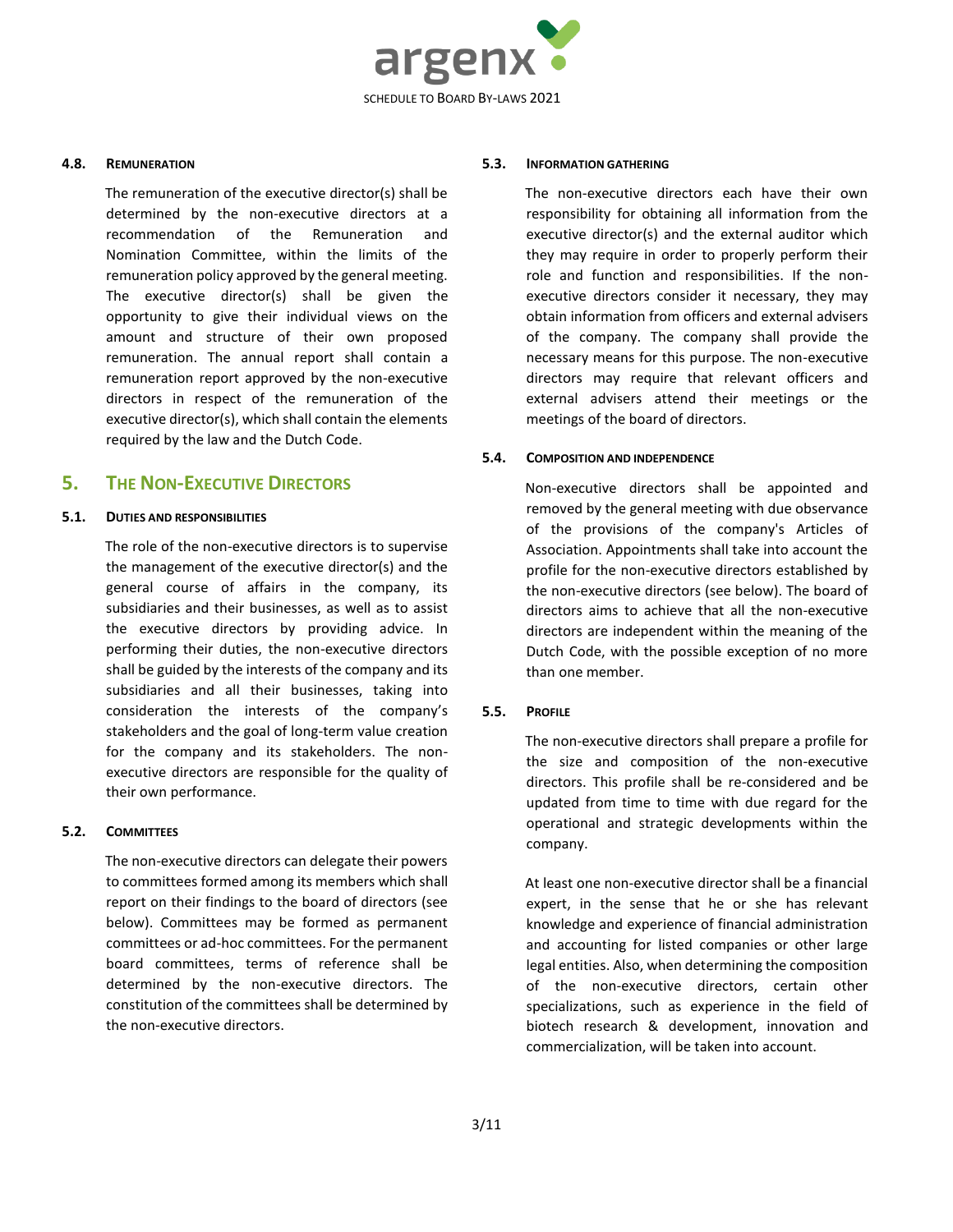

# **5.6. QUALIFICATIONS AND CONSISTENCY OF APPOINTMENTS WITH PROFILE**

Any appointment of non-executive directors will be checked for consistency with and motivated in the context of the then current profile. Any reappointment will be considered in the absence of the individual concerned on the basis of the director's functioning during his or her previous term.

Each non-executive director must be capable of assessing the broad outline of the company's overall policy. Each non-executive director must have the specific expertise required for the fulfilment of the duties assigned to him or her within the framework of the profile for non-executive directors. The composition of the non-executive directors shall be such that they are able to carry out their duties properly. A non-executive director shall be (re- )appointed only after careful consideration.

#### **5.7. COLLECTIVE FUNCTIONING**

The non-executive directors shall act collectively with shared responsibility and will function through resolutions. The non-executive directors may authorize individual members to take such further actions as they shall deem necessary and in the interest of the company. The specific role of the chairperson of the board of directors shall be determined by the provisions of these Rules, the company's Articles of Association and by other applicable (corporate governance) codes and provisions.

#### **5.8. COMMITMENT AND ABSENCE**

Non-executive directors shall procure that they have sufficient time for the proper fulfilment of their role, functions and responsibilities. This will be monitored by the chairperson of the board of directors.

Non-executive directors who are frequently absent shall be called to account for this. The annual reports and accounts shall state which non-executive directors have been frequently absent from meetings and shall state the absenteeism rates of each of the directors.

#### **5.9. ROTATION SCHEDULE**

The non-executive directors shall adopt a rotation schedule with due observance of the provisions of the company's Articles of Association. A non-executive director is appointed for a period of four years and may then be reappointed once for another four-year period. The non-executive director may subsequently be reappointed again for a period of two years, which appointment may be extended by at most two years. In the event of a reappointment after an eight-year period, reasons will be given in the report of the board of directors. In any appointment or reappointment, the profile referred to in article [5.5](#page-2-0) above should be observed. Non-executive directors will retire in accordance with the rotation schedule. The rotation schedule shall to the extent possible avoid that many non-executive directors retire simultaneously. A nonexecutive director shall retire early in the event of inadequate performance, structural incompatibility of interests, and in other instances in which this is deemed necessary by the board of directors.

# **5.10. OUTSIDE POSITIONS**

A non-executive director shall restrict its memberships of the supervisory boards and non-executive positions on one-tier boards of directors of large Netherlands companies to such a number that the proper fulfilment of his or her duties as a non-executive director of the company shall be safeguarded. A non-executive director shall not be a member of supervisory boards or hold a non-executive position on a one-tier board of five (5) or more large Netherlands companies, whereby the chairpersonship of a supervisory board or the chairpersonship of a one-tier board shall count double.

# **5.11. MEETINGS WITHOUT THE EXECUTIVE DIRECTOR(S) BEING PRESENT**

The non-executive directors shall discuss at least once a year the strategy and the main risks associated with the business, the results of the assessment by the executive director(s) of the structure and operation of the internal risk management and control systems, including potential significant changes to such systems.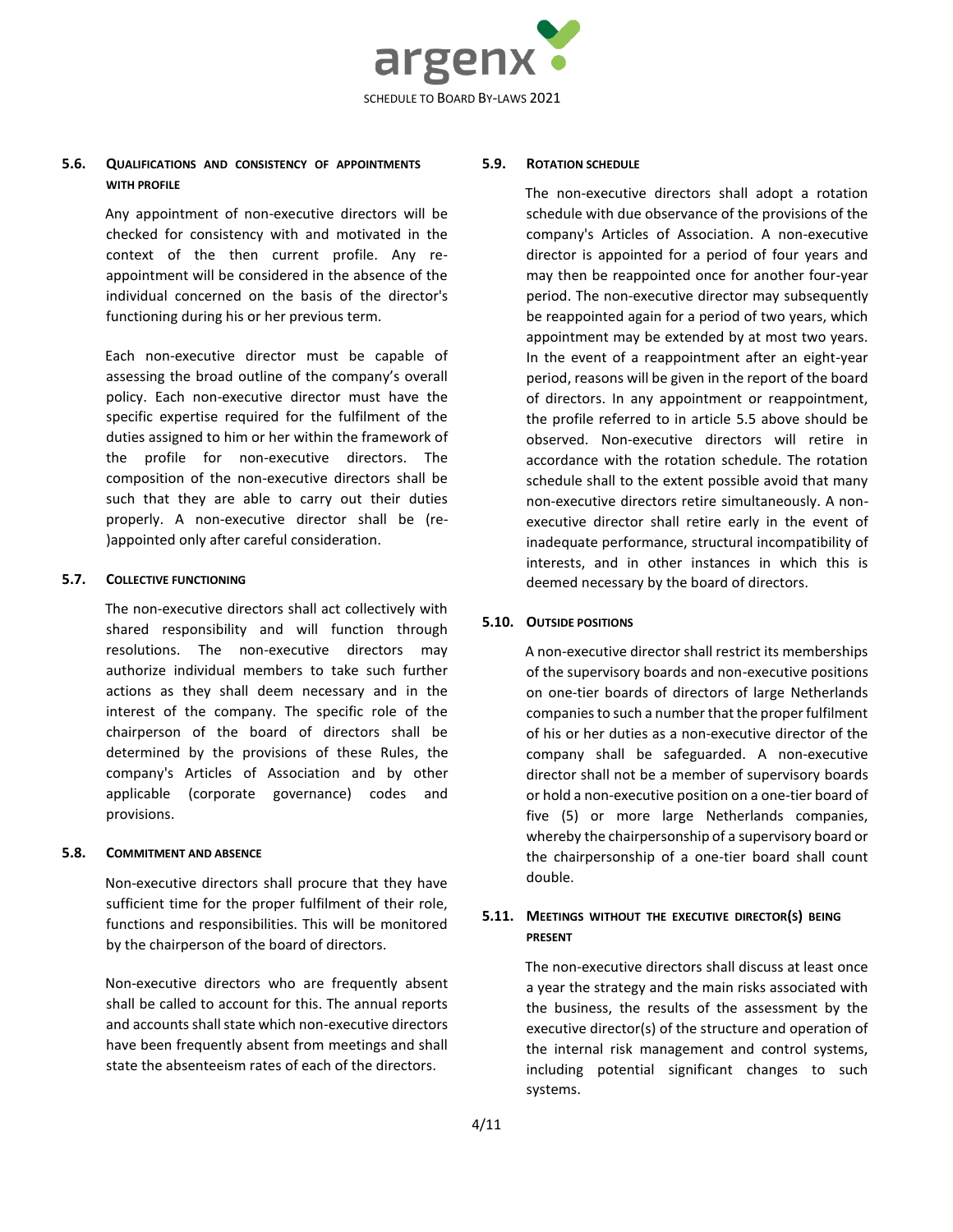

The non-executive directors shall discuss at least once a year, without the executive director(s) being present, both its own functioning as a whole, that of its committees and that of the non-executive directors individually, and the conclusions that are drawn on the basis thereof. The desired profile, composition and competence of the non-executive directors shall also be discussed.

At least once a year the non-executive directors shall, without the executive director(s) being present, assess both the functioning of the executive director(s) collectively (in case of more than one executive director) and of each director individually, and the resulting conclusions that are drawn from such assessment.

At least once every four years, the board of directors and the Audit and Compliance Committee shall conduct a thorough assessment of the functioning of the external auditor in the different capacities in which the external auditor acts. The main conclusions of this assessment shall be communicated to the general meeting for the purposes of assessing the nomination for the appointment of the external auditor.

# **6. PRINCIPLES APPLICABLE TO BOTH EXECUTIVE AND NON-EXECUTIVE DIRECTORS**

#### **6.1. DIVERSITY POLICY**

The company values diversity as a way of recognizing and valuing the differences between individuals to come to the most efficient and effective way to achieve the company's strategic objectives. For the board of directors, this means that when making recommendations to the general meeting for the (re- )appointment of directors, the board will aim for a diverse composition in terms of such factors as gender and age, in accordance with the company's diversity policy as may be in force from time to time.

#### **6.2. ATTENDANCE AT GENERAL MEETINGS**

Executive and non-executive directors nominated for (re-)appointment should attend the general meeting at which votes will be cast on their nomination. Attendance may be live (i.e. in person) or by means of teleconferencing facilities allowing a direct interaction between the director(s) and the general meeting.

# **7. THE CHAIRPERSON**

#### **7.1. PRINCIPAL ROLE**

The chairperson of the board of directors is responsible for the proper functioning of the board of directors and its committees and shall communicate on behalf of the non-executive members of the board of directors. He or she is the main contact point to shareholders regarding the functioning of the executive and non-executive directors. He or she shall have such further duties and authorities as are set out below and as shall be determined by the board of directors.

The chairperson determines the agenda of the board of directors, chairs the meetings of the board of directors and monitors the proper functioning of the board of directors and of the committees. He or she ensures, as chairperson, the orderly and efficient conduct of the general meeting.

The chairperson may be assisted in his or her role by a company secretary, who may be appointed, if and when needed, by the executive director(s), after the approval of the non-executive directors has been obtained.

#### **7.2. SPECIFIC RESPONSIBILITIES**

The chairperson shall specifically see to it that:

- (i) the board of directors is duly composed and functions properly;
- (ii) the non-executive directors follow their induction and education or training programme;
- (iii) the non-executive directors receive in good time all information which is necessary for the proper performance of their duties;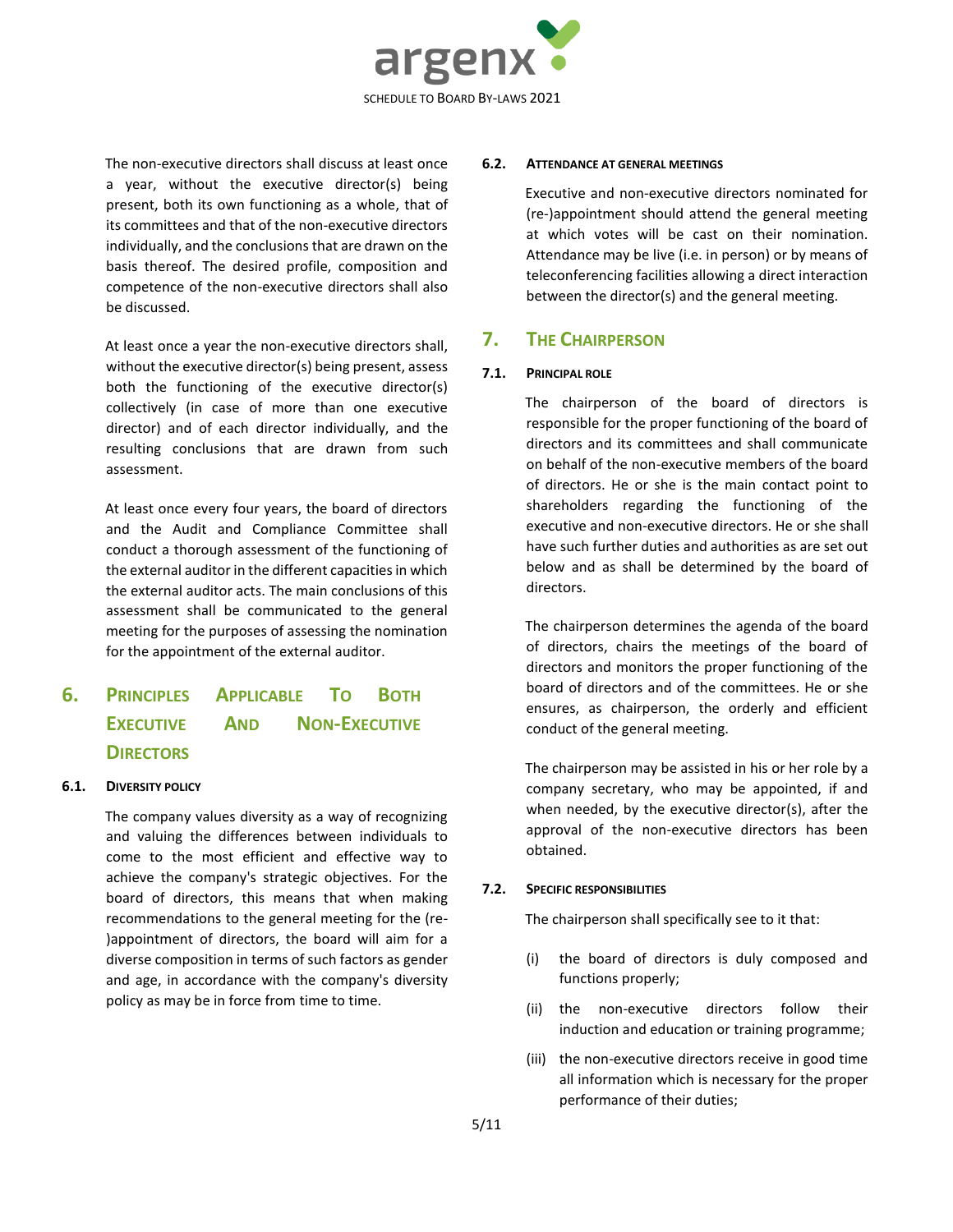

- (iv) there is sufficient time for consultation and decision-making by the non-executive directors;
- (v) the committees function properly;
- (vi) the performance of the directors is assessed at least once a year;
- (vii) the board of directors appoints a deputy chairperson of the board of directors if and when the appointment of a deputy chairperson is considered appropriate; and
- (viii) the non-executive directors have proper contact with the executive director(s).

#### **7.3. INDEPENDENCE**

The chairperson shall not be a former executive director of the company, nor a person who is or has been otherwise responsible for the company's duly affairs.

### **7.4. FURTHER POWERS**

The board of directors may delegate further powers to the chairperson, it being understood that the chairperson shall not hold any executive powers.

# <span id="page-5-0"></span>**8. CONFLICTS OF INTERESTS**

# **8.1. GENERAL PRINCIPLES**

Directors shall:

- (i) not enter into competition with the company;
- (ii) not demand or accept (substantial) gifts from the company for themself or for their spouse, registered partner or other partner, foster child or relative by blood or marriage up to the second degree as defined under Dutch law;
- (iii) not provide unjustified advantages to third parties to the detriment of the company; and
- (iv) not take advantage of business opportunities to which the company is entitled for themself or for their spouse, registered partner or other partner, foster child or relative by blood or marriage up to the second degree as defined under Dutch law.

Directors shall immediately report any (potential) direct or indirect personal interest in a matter which is conflicting with the interests of the company and the business connected with it (for the purposes of this Chapter [8](#page-5-0), a "**Conflict of Interest**") to the chairperson and to the other directors and shall provide all relevant information, including information concerning his or her spouse, registered partner or other partner, foster child and relatives by blood or marriage up to the second degree as defined under Dutch law.

The non-executive directors shall decide, without the director concerned being present, whether there is a Conflict of Interest.

A Conflict of Interest in relation to a director in any event exists, if the company intends to enter into a transaction with a legal entity:

- (i) in which such director personally has a material financial interest;
- (ii) which has an executive director or a member of the management board who is related under family law to such director of the company, or
- (iii) in which such director has an executive or nonexecutive position.

# **8.2. CONFLICT OF INTERESTS CHAIRPERSON**

If the chairperson of the board of directors has a Conflict of Interest he or she shall immediately notify the deputy chairperson, with all relevant information, including relevant information concerning his or her spouse, registered partner or other partner, foster child and relatives by blood or marriage up to the second degree as defined under Dutch law, who will take such (interim) measures as he or she shall deem appropriate and in the interest of the company, which may include a suspension of the chairperson from attending any meeting or being involved in any matter where the Conflict of Interest might in the opinion of the deputy chairperson be an issue.

#### **8.3. HANDLING BY THE NON-EXECUTIVE DIRECTORS**

The non-executive directors shall be responsible for the decision making in regard to the handling of Conflicts of Interests with individual directors, with persons holding a substantial shareholding in the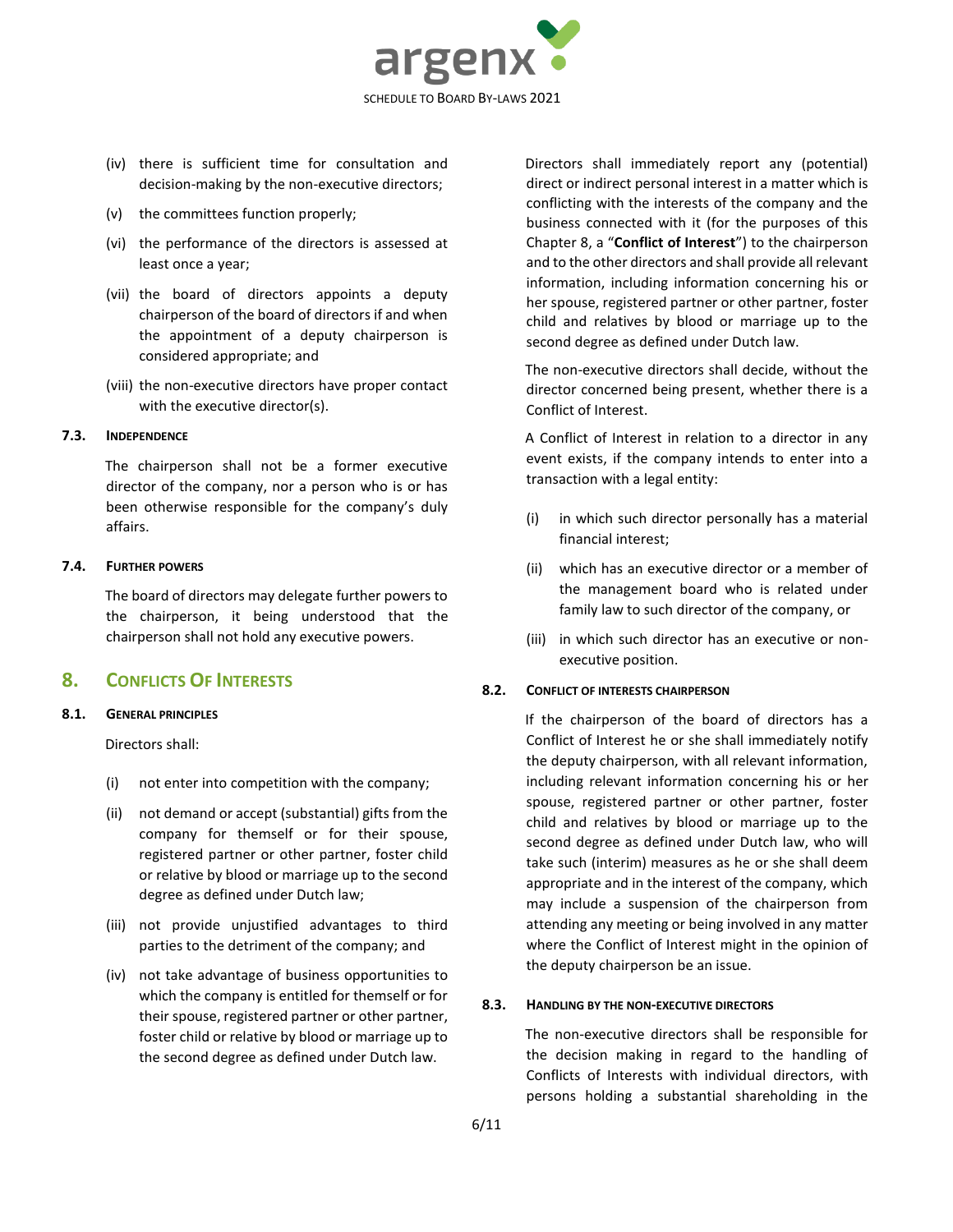

company and with the external auditors. The nonexecutive directors may delegate their authorities and powers in this respect to the chairperson or deputy chairperson or to the Audit and Compliance Committee, provided there shall be detailed accounting of the way in which the Conflict of Interest has been handled to the board of directors.

# **8.4. RESOLUTION NON-EXECUTIVE MEMBERS OF THE BOARD REQUIRED**

An executive director shall not participate in any discussions and decision making if he or she has a Conflict of Interest in the matter being discussed, notwithstanding his or her rights to give his or her views on the amount and structure of his or her own (proposed) remuneration. If for this reason no resolution can be taken by the executive directors, the non-executive directors will resolve on the matter.

#### **8.5. RESOLUTION GENERAL MEETING REQUIRED**

A non-executive director shall not participate in any discussions and decision making if he or she has a Conflict of Interest in the matter being discussed. If for this reason no resolution can be taken by the nonexecutive directors or the board of directors as a whole, the general meeting will resolve on the matter.

#### **8.6. CUSTOMARY TERMS**

All transactions in which there are Conflicts of Interest with directors shall be agreed on terms that are customary in the market. Decisions to enter into transactions in which there are Conflicts of Interest with directors that are of material significance to the company and/or to the relevant director require the approval of the non-executive directors. Such transactions shall be published in the annual report, together with a statement of the conflict of interest and a declaration that best practice provisions 2.7.3 and 2.7.4 of the Dutch Code have been complied with.

All transactions between the company and legal or natural persons who hold at least ten per cent of the shares in the company shall be agreed on terms that are customary in the market. The non-executive members of the board of directors are required to approve such transactions that are of a material significance to the company and/or to such persons. Transactions of this kind that are of material significance are published in the annual report, together with a statement that provision 2.7.5 of the Dutch Code has been complied with.

# **9. AUDIT AND COMPLIANCE COMMITTEE**

#### **9.1. ROLE AND FUNCTION**

The non-executive directors shall between them establish a permanent committee called the Audit and Compliance Committee, which shall be responsible for establishing methods and procedures for supervising, and where necessary requiring improvements of, the financial reporting, compliance and organization of the company for the purpose of making appropriate recommendations to the board of directors in that regard.

The Audit and Compliance Committee shall determine how the external auditor should be involved in the content and publication of financial reports other than the annual accounts. At least once every four years, the board of directors and the Audit and Compliance Committee shall conduct a thorough assessment of the functioning of the external auditor within the various entities and in the different capacities in which the external auditor acts. The main conclusions of this assessment shall be communicated to the general meeting for the purposes of enabling its assessment of the recommendation for the appointment of the external auditor.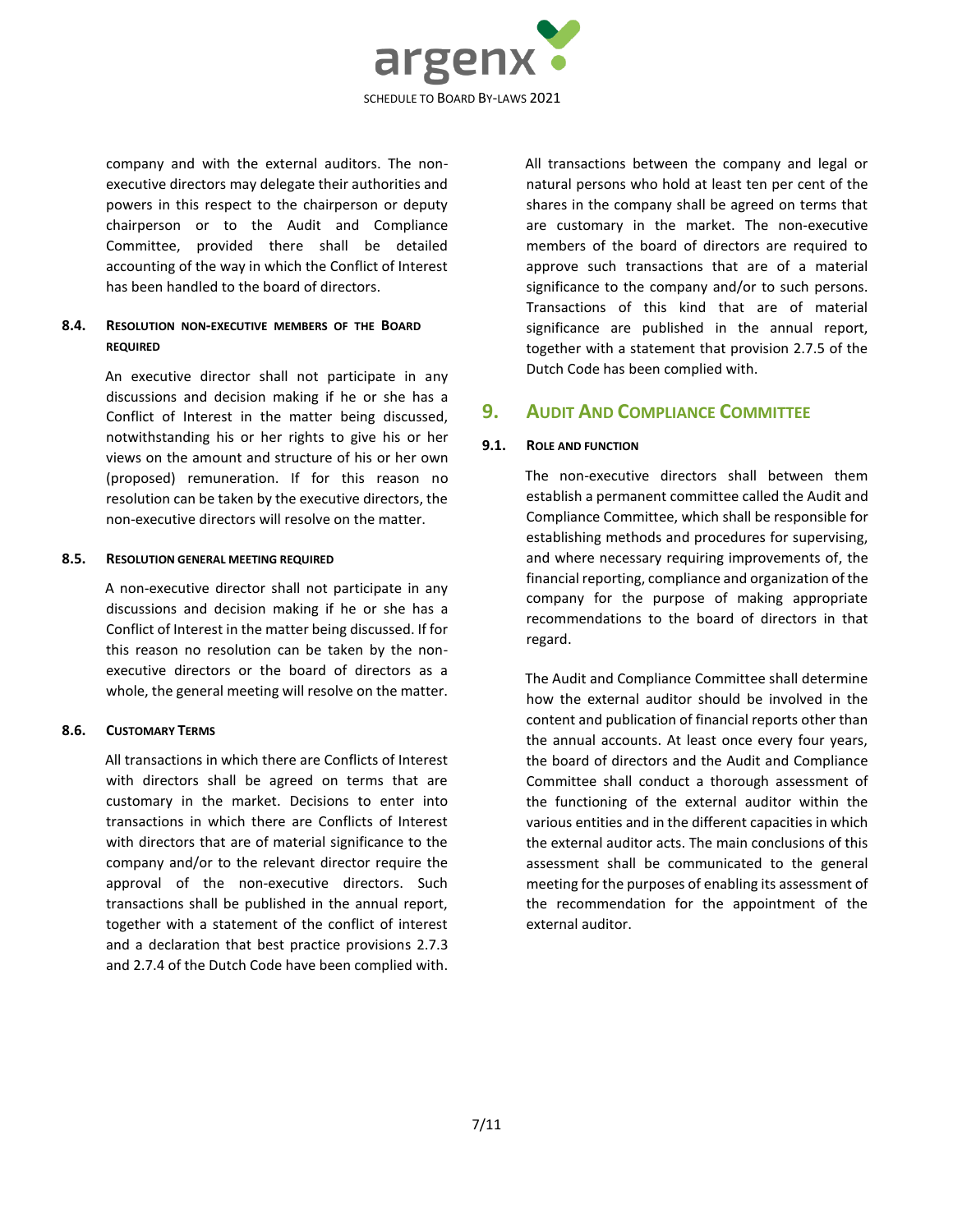

#### **9.2. FURTHER TERMS OF REFERENCE**

The Audit and Compliance Committee shall have such further duties and authorities as are set out in separate terms of reference drawn up and updated from time to time by the non-executive directors. The Audit and Compliance Committee will report to the board of directors or separately to the non-executive directors if and when so requested in individual cases by the chairperson or by two non-executive directors. Functions or responsibilities of the Audit and Compliance Committee may, if the non-executive directors so determine, be performed by persons other than the non-executive directors.

#### **9.3. MEMBERSHIP**

The non-executive directors shall appoint and dismiss the members of the Audit and Compliance Committee. Only non-executive directors shall qualify for membership of the Audit and Compliance Committee. Other provisions regarding membership shall be contained in the terms of reference of the Audit and Compliance Committee. The chairperson of the Audit and Compliance Committee shall not be the chairperson of the board of directors nor a former executive director of the company. At least one member of the Audit and Compliance Committee shall be a financial expert, in the sense that he or she has relevant knowledge and experience of financial administration and accounting for listed companies or other large legal entities. The members of the Audit and Compliance Committee shall observe the applicable requirements for independence such as those set out in the Dutch Code.

#### **9.4. MEETINGS WITH EXTERNAL AUDITOR**

The company's external auditor shall communicate with and report his or her findings to the Audit and Compliance Committee, without prejudice to the authority of the chairperson or any two non-executive directors to require that he or she shall also report to the chairperson or the non-executive directors, verbally or in writing. A copy of the written report of the auditor in respect of the company and of his or her opinion in respect of the company shall be made available to the non-executive directors and of the executive directors.

The external auditor may request the chairperson of the Audit and Compliance Committee for permission to attend a meeting of the Audit and Compliance Committee.

The external auditor shall attend the meeting of the board of directors at which his or her report with respect to the audit of the annual accounts is discussed and at which annual accounts are to be approved or adopted.

# **10. REMUNERATION AND NOMINATIONS COMMITTEE**

#### **10.1. ROLE AND FUNCTION**

The non-executive directors may establish a permanent committee from its members called the Remuneration and Nomination Committee, which will be responsible for:

- (i) drafting a proposal to the non-executive directors for the remuneration policy to be pursued and recommending to the nonexecutive directors the remuneration of the individual executive directors;
- (ii) advising the board of directors in respect of the remuneration for the non-executive directors;
- (iii) preparing the remuneration report to be included in the company's annual report;
- (iv) drawing up selection criteria and appointment procedures for directors and making proposals for appointment and re-appointment of the directors;
- (v) periodically assessing the size and composition of the board of directors and making a proposal for a composition profile of the non-executive directors;
- (vi) periodically assessing the functioning of individual directors and reporting on this to the non-executive directors; and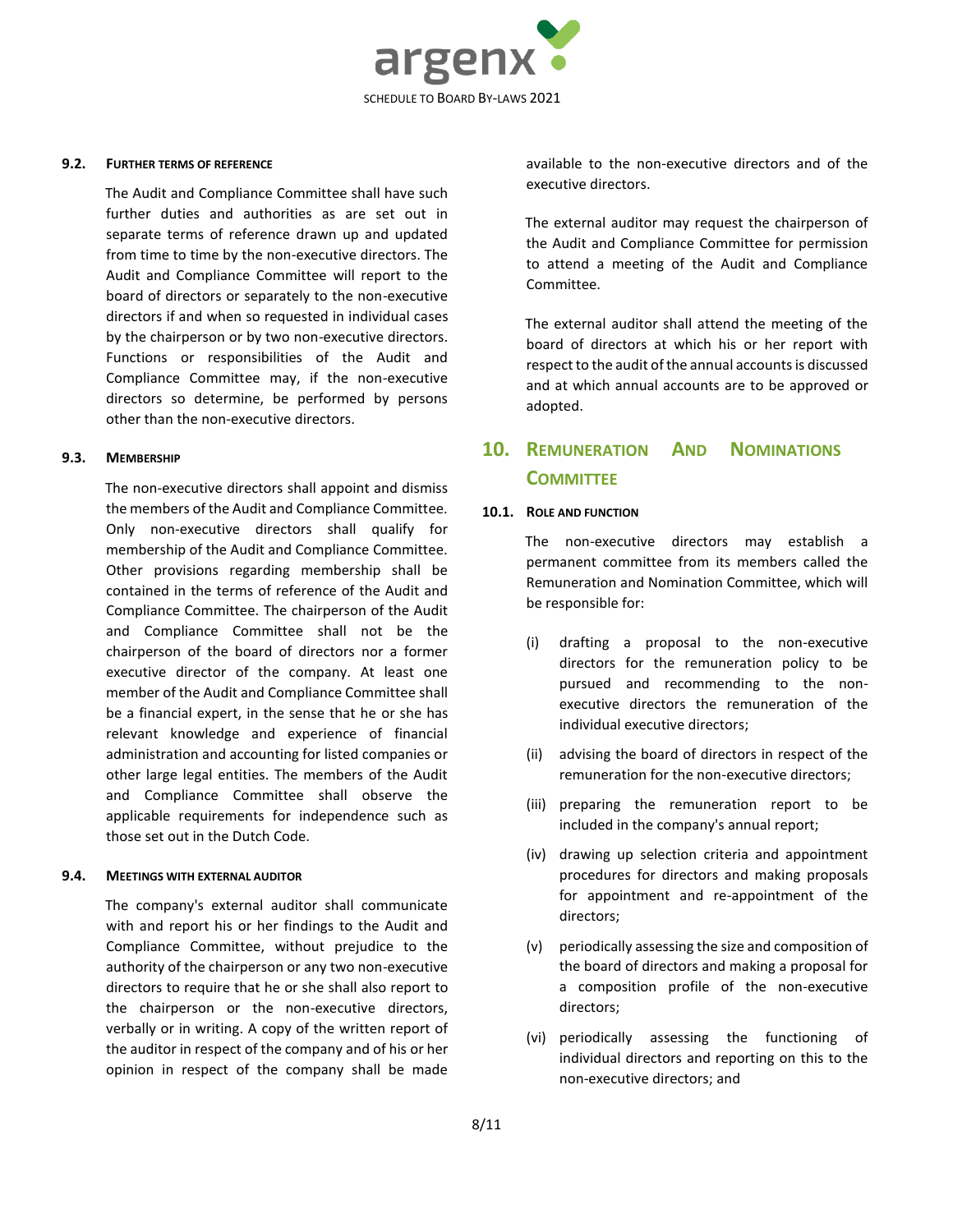

(vii) supervising the policy of the executive directors on the selection criteria and appointment procedures for senior management.

#### **10.2. FURTHER TERMS OF REFERENCE**

The Remuneration and Nomination Committee will have such further duties and authorities as are set out in separate terms of reference drawn up and updated from time to time by the non-executive directors.

#### **10.3. MEMBERSHIP**

The non-executive directors shall appoint and dismiss the members of the Remuneration and Nomination Committee. The chairperson of the Remuneration and Nomination Committee shall not be the chairperson of the board of directors nor a former executive director of the company. Not more than one member of the Remuneration Committee can be an executive director of another listed company and such individual shall not be the chairperson of the Committee.

# **11. OTHER COMMITTEES**

In addition to the legally required subcommittees of the board set out above, the non-executive directors may also opt to incorporate committees consisting of non-executive directors and other internal and external persons in the company, in order to facilitate discussions and act as a sounding board on specific projects, as well as on a more permanent basis. Such committees of non-executive directors and other members shall in any case include a research and development committee and a commercial committee.

### **11.1. RESEARCH AND DEVELOPMENT COMMITTEE**

#### 11.1.1. Role and function

The Board shall establish a permanent committee consisting of members of the board of directors and other persons, as deemed appropriate, called the Research and Development Committee (the "**R&D Committee**"), which will be responsible for:

(i) monitoring and overseeing the research and development goals, strategies and measures of the company;

- (ii) serving as a sounding board to the company's research and development management, general management and the board of directors;
- (iii) performing strategic reviews of the company's key research and development programs;
- (iv) reporting to the board of directors on the outcome of the strategic reviews;
- (v) reviewing the company's scientific publication and communications plan;
- (vi) evaluating and challenging the effectiveness and competitiveness of the research and development endeavors of the company;
- (vii) reviewing and discussing emerging scientific trends and activities critical to the success of research and development of the company;
- (viii) reviewing the company's clinical and preclinical product pipeline; and
- (ix) engaging in attracting, retaining and developing senior research and development personnel of the company.
- 11.1.2. Membership

The non-executive directors shall appoint and dismiss the members of the R&D Committee. All members of the R&D Committee shall have adequate industrial, academic and/or practical experience with the research and development of (bio)pharmaceuticals.

#### **11.2. COMMERCIAL COMMITTEE**

#### 11.2.1. Role and function

The Board shall establish a permanent committee consisting of members of the board of directors and other persons, as deemed appropriate, called the commercial committee (the "**Commercial Committee**"), which will be responsible for:

(i) serving as a sounding board to the company's branded and unbranded strategic marketing plans, size and scope of the company's franchises, pre and post launch market access plan of action;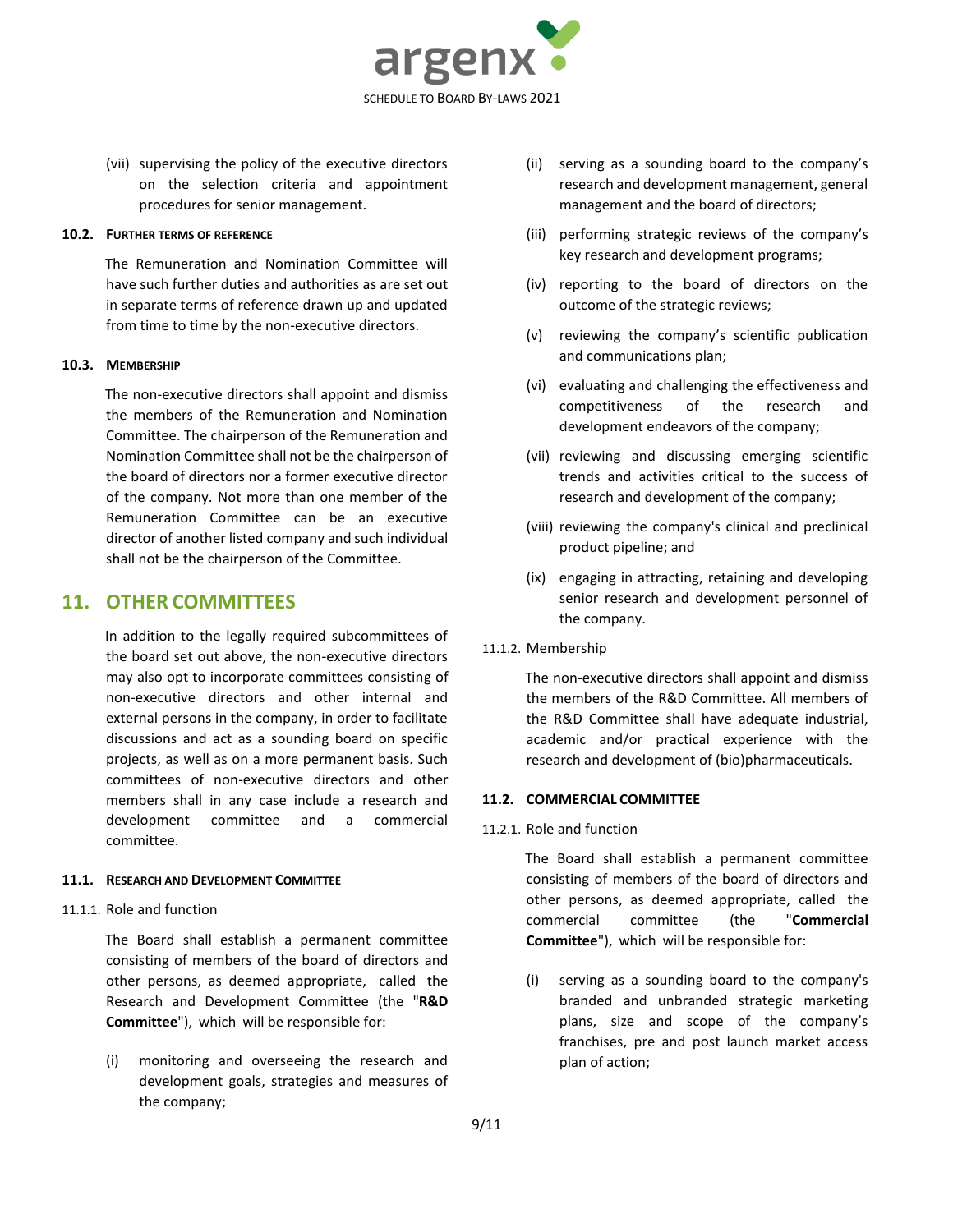

- (ii) advising the board of directors on the effectiveness of the governance, risk management and legal compliance of the commercial activities, with an underlying aim of ensuring that these activities are set up and pursued consistent with the achievement by the company of its strategic goals;
- (iii) reviewing and discussing global commercial and political trends affecting the industry and the development of the company; and
- (iv) reporting to the board of directors on the outcome of the strategic reviews.
- 11.2.2. Membership

The non-executive directors shall appoint and dismiss the members of the Commercial Committee. All members of the Commercial Committee shall have adequate industrial, academic and/or practical experience with the commercialization of (bio)pharmaceuticals.

# **12. RELATIONSHIP WITH THE EXECUTIVE MANAGEMENT**

We have an executive management team consisting of our senior management and one or more executive director(s). All members of our executive management are regularly involved in the discussions of our board of directors and its committees, by attending board meetings if and when appropriate and otherwise through direct contact with members of our board of directors if so requested. , in order to provide information and context to the various issues the board of directors needs to decide on.

The Executive Committee shall provide the board of directors with the following information in a timely manner:

(i) information on, among other things, material business developments, major organizational issues, research and development, scientific progress, regulatory developments and other key strategic matters; and

(ii) such information as the board of directors may request from the executive management from time to time, which may be presented at board meetings or in any other form agreed upon between the executive management and the board of directors.

# **13. RELATIONSHIP WITH SHAREHOLDERS**

### **13.1. GENERAL MEETING**

The board of directors shall provide the general meeting with all reasonably requested information, unless this would be contrary to an overriding interest of the company. Each substantial change in the corporate governance structure of the company and in the compliance in the company with the Dutch Code shall be submitted to the general meeting for discussion under a separate agenda item.

If directors invoke a response time within the meaning of best practice provision 4.1.7 of the Dutch Code, such period may not exceed 180 days from the moment directors are informed by one or more shareholders of their intention to put an item on the agenda to the day of the general meeting at which the item is to be dealt with. Directors shall use the response time for further deliberation and constructive consultation. This shall be monitored by the non-executive directors.

The response time may be invoked only once for any given general meeting and may not apply to an item in respect of which the response time has been previously invoked or meetings where a shareholder holds at least three quarters of the issued capital as a consequence of a successful public bid.

# **13.2. DIALOGUE**

The executive directors participate in regular dialogue with institutional shareholders, and presentations on the business are made after the announcement of the interim and full year results. The views of the company's institutional shareholders and the results of shareholder dialogues are regularly presented by the executive director(s) to the board of directors. The board of directors will give shareholders room to engage in a dialogue about the company's explanation of its results.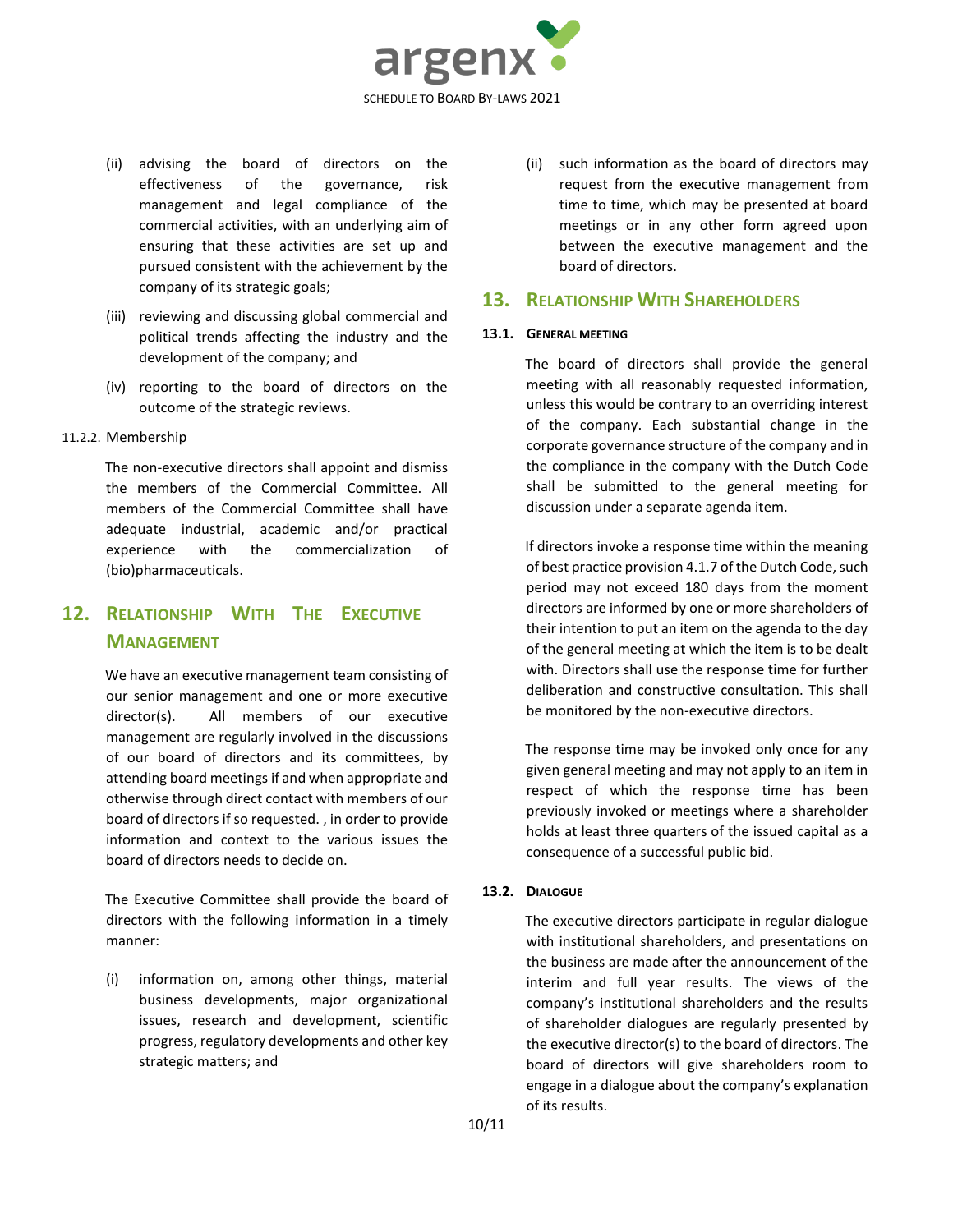

Meetings and presentations which are generally accessible to analysts and institutional and other investors shall be announced on the company's website.

# **13.3. RESULTS ANNOUNCEMENTS AND PRESENTATIONS ON WEBSITE**

The interim and annual results announcements and presentations, together with the trading updates and other important announcements concerning the company, are published on the company's corporate website (*www.argenx.com*).

#### **13.4. THE COMPANY'S WEBSITE**

The company shall place and update all information that it is required to publish, announce or file pursuant to the applicable laws, regulations and governance code, on a separate part of the company's corporate website.

\*\*\*